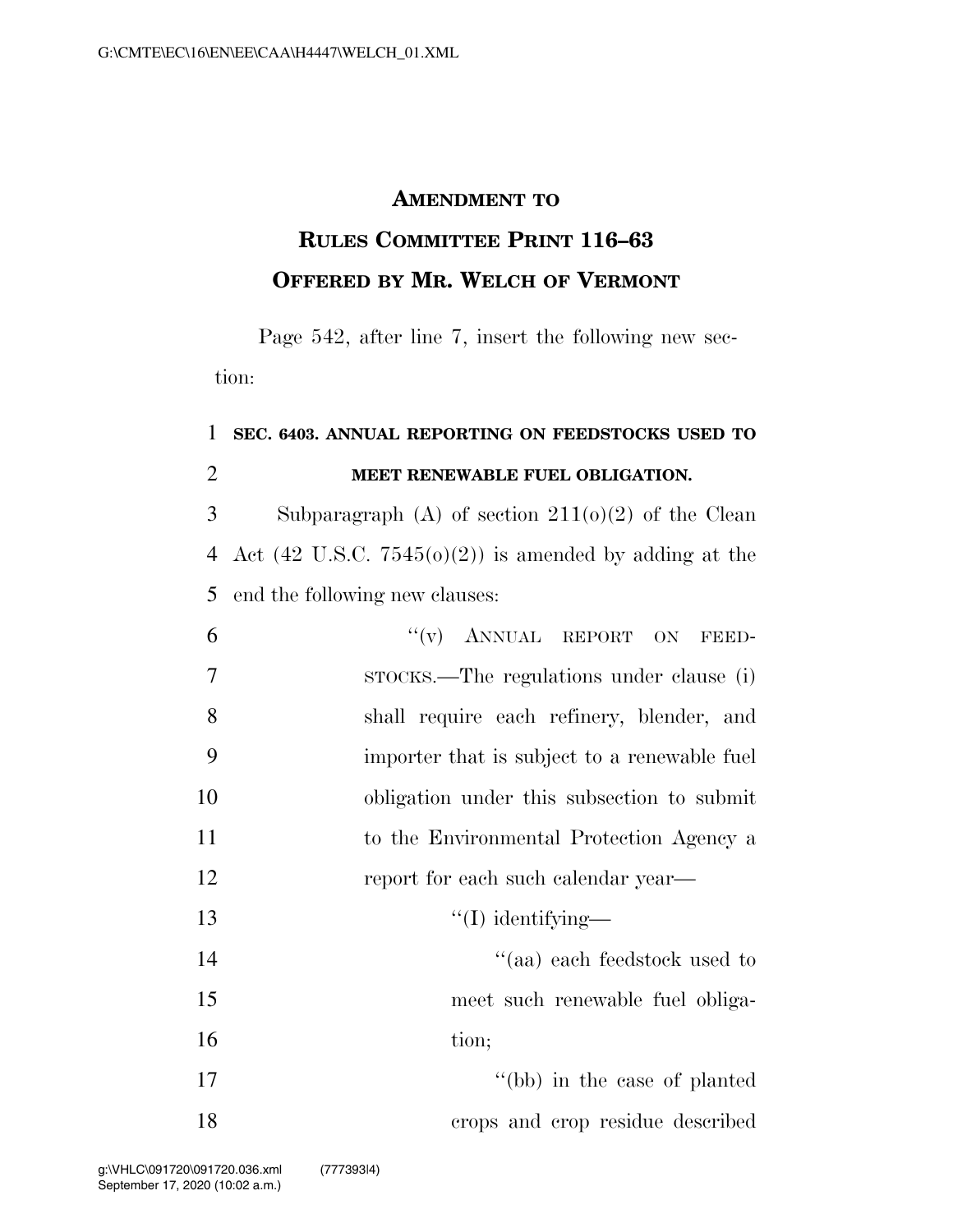| $\mathbf{1}$   | in paragraph $(1)(I)(i)$ , the agri-         |
|----------------|----------------------------------------------|
| $\overline{2}$ | cultural land from which the                 |
| 3              | planted crops and crop residue               |
| $\overline{4}$ | were derived; and                            |
| 5              | "(cc) in the case of planted                 |
| 6              | trees and tree residue described             |
| 7              | in paragraph $(1)(I)(ii)$ , the tree         |
| 8              | plantations from which the plant-            |
| 9              | ed trees and tree residue were               |
| 10             | derived; and                                 |
| 11             | $\lq\lq$ (II) certifying that the lands      |
| 12             | from which renewable biomass was de-         |
| 13             | rived, for purposes of such renewable        |
| 14             | fuel obligation, all met the applicable      |
| 15             | criteria in the definition of 'renewable     |
| 16             | biomass' in paragraph $(1)(I)$ .             |
| 17             | "(vi) REPORT SUBMISSION DEAD-                |
| 18             | $LINE$ —The reports required by clause $(v)$ |
| 19             | for a calendar year shall be due by March    |
| 20             | 1st of the following calendar year. The      |
| 21             | first such report shall be due by March 1,   |
| 22             | 2021.                                        |
| 23             | "(vii) PUBLIC AVAILABILITY OF RE-            |
| 24             | PORTS.—The Administrator shall<br>post       |
| 25             | each report submitted under clause (v) on    |